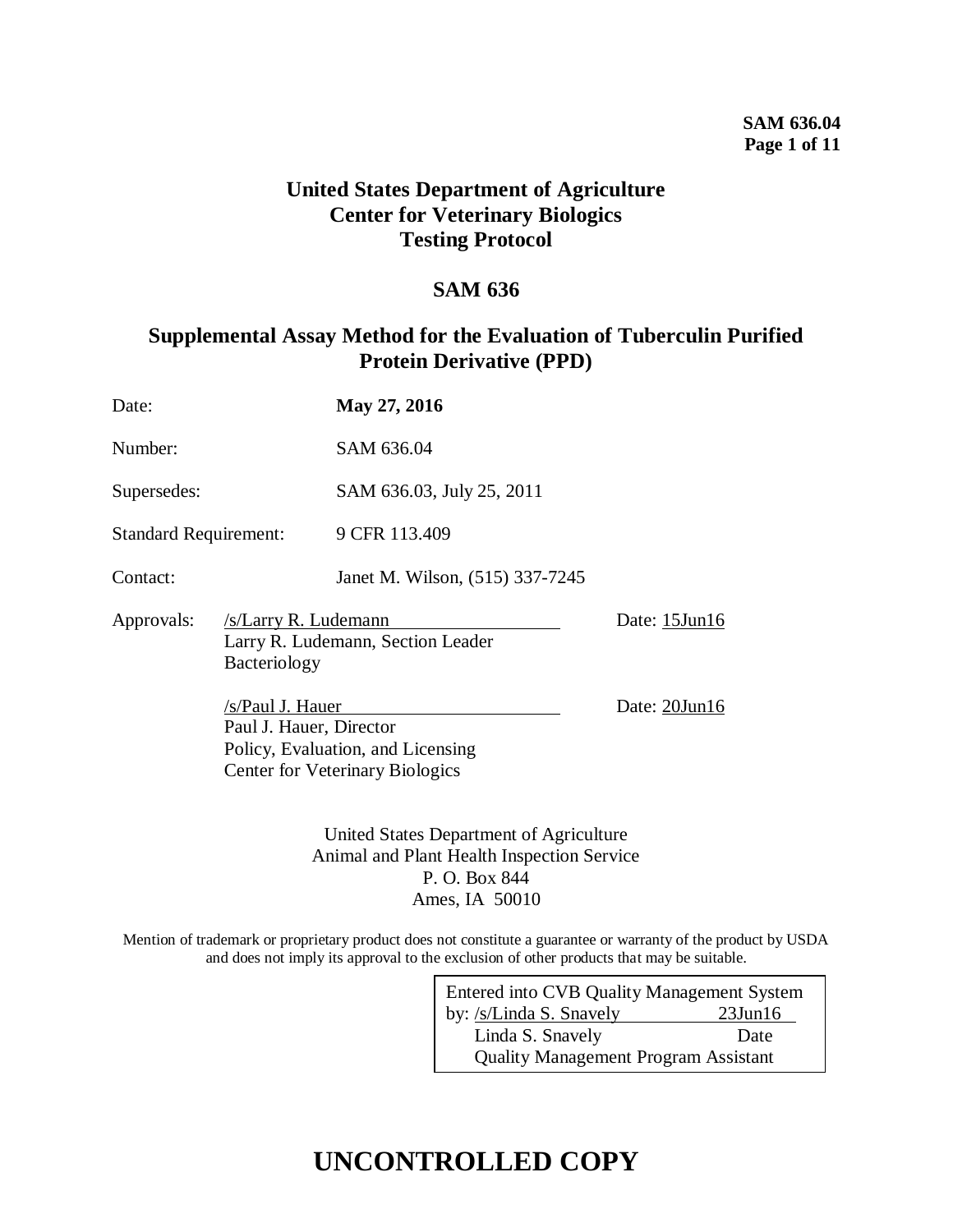### **Table of Contents**

- **1. Introduction**
- **2. Materials**
	- **2.1 Reagents/supplies**
	- **2.2 Animals**
- **3. Preparation for the Test**
	- **3.1 Personnel qualifications/training**
	- **3.2 Selection and handling of test animals**
	- **3.3 Preparation of reagents**
	- **3.4 Preparation of supplies**
	- **3.5 Test animal sensitization**
- **4. Performance of the Potency Test**
	- **4.1 Preparation of guinea pigs for the potency assay**
	- **4.2 Preparation of tuberculin dilutions**
	- **4.3 Intradermal injection of test animals**
- **5. Interpretation of the Test Results**
	- **5.1 Recording of test results**
	- **5.2 Criteria for a valid test**
- **6. Reporting of Test Results**
- **7. References**
- **8. Summary of Revisions**

**Appendix**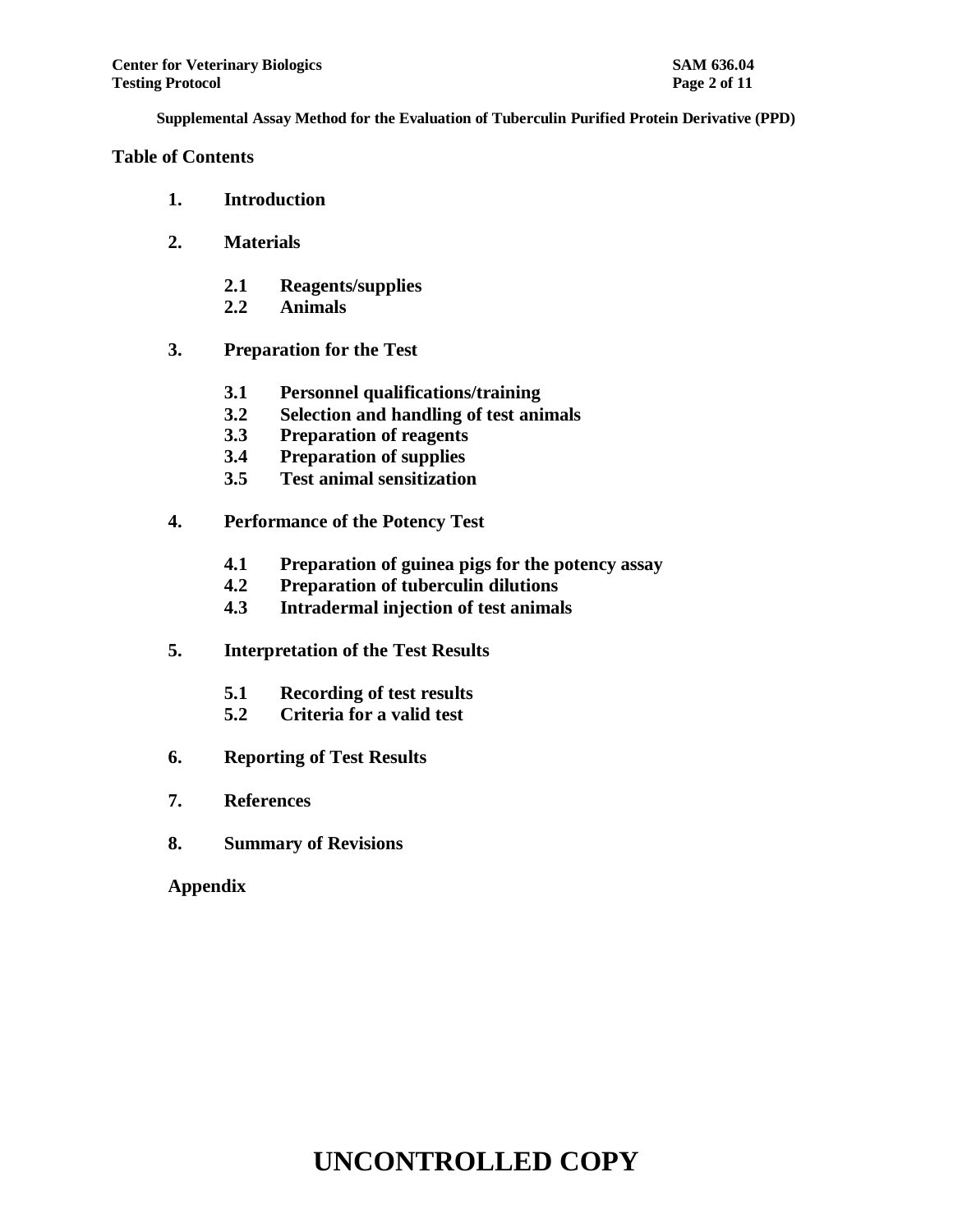### **1. Introduction**

This is a Supplemental Assay Method (SAM) for the evaluation of production lots of tuberculin purified protein derivative (PPD) in accordance with title 9, *Code of Federal Regulations*, (9 CFR), part 113.409.

### **2. Materials**

### **2.1 Reagents/supplies**

Equivalent reagents or supplies may be substituted for any brand name listed below.

**2.1.1** Reference PPD tuberculin, current lot. This reference is obtained from the United States Department of Agriculture, Animal and Plant Health Inspection Service, Veterinary Services, National Centers for Animal Health (NCAH).

**2.1.2** *Mycobacterium bovis* sensitizing agent, current lot. This reagent is available from the NCAH.

**2.1.3** *M. avium* sensitizing agent, current lot. This reagent is available from the NCAH.

- **2.1.4** Phosphate buffer, PPB II
- **2.1.5** Validated digital calipers or metric ruler made of clear plastic
- **2.1.6** Needles, 20-gauge x 1-inch and 26-gauge x 3/8-inch
- **2.1.7** Disposable luer-locking syringes, 1-mL and 3-mL
- **2.1.8** Pipettes, 1-mL, 2-mL, 5-mL, 10-mL and 25-mL
- **2.1.9** Glass serum bottles, 20-mL and 30-mL
- **2.1.10** Rubber seals and metal caps for serum bottles
- **2.1.11** Crimper for aluminum seals
- 2.1.12 Depilatory cream, Nair<sup>®</sup>
- **2.1.13** Animal clippers, equipped with a sharpened #40 or #50 blade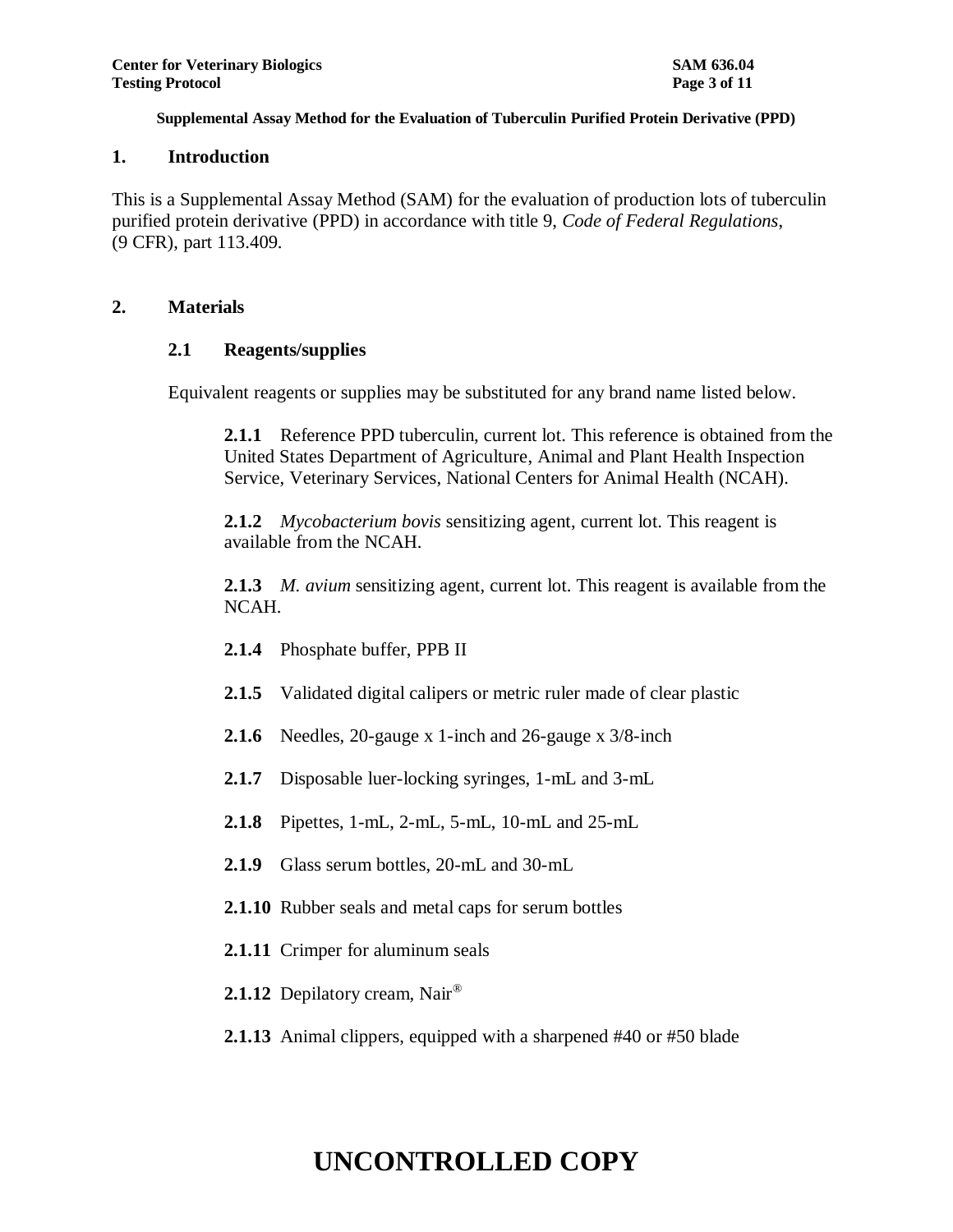**2.1.14** Ear tags for small animals

**2.1.15** Ear tag applicator

**2.1.16** Sprayola animal paint and applicator

**2.1.17** Cage cards

### **2.2 Animals**

Guinea pigs, 500-700 g, white-haired, nonpregnant females. Twenty-three guinea pigs are required for each lot to be tested. For each group of unknowns to be tested simultaneously, 20 guinea pigs are required for the reference PPD. All guinea pigs used for a test must be from the same source and housed and fed in the same manner.

# **3. Preparation for the Test**

# **3.1 Personnel qualifications/training**

Technical personnel must have working knowledge of the use of general laboratory chemicals, equipment, and glassware and have specific training and experience in the safe handling of laboratory animals. They must have experience in the performance of this assay.

### **3.2 Selection and handling of test animals**

**3.2.1** Select guinea pigs that are healthy and free of external parasites and have an unblemished hair coat.

**3.2.2** Examine guinea pigs the day they are received, and house according to the current standard operating procedures.

**3.2.3** When the test is concluded, instruct the animal caretakers to euthanize the guinea pigs, unless they can be used as second use animals for additional testing or blood collection.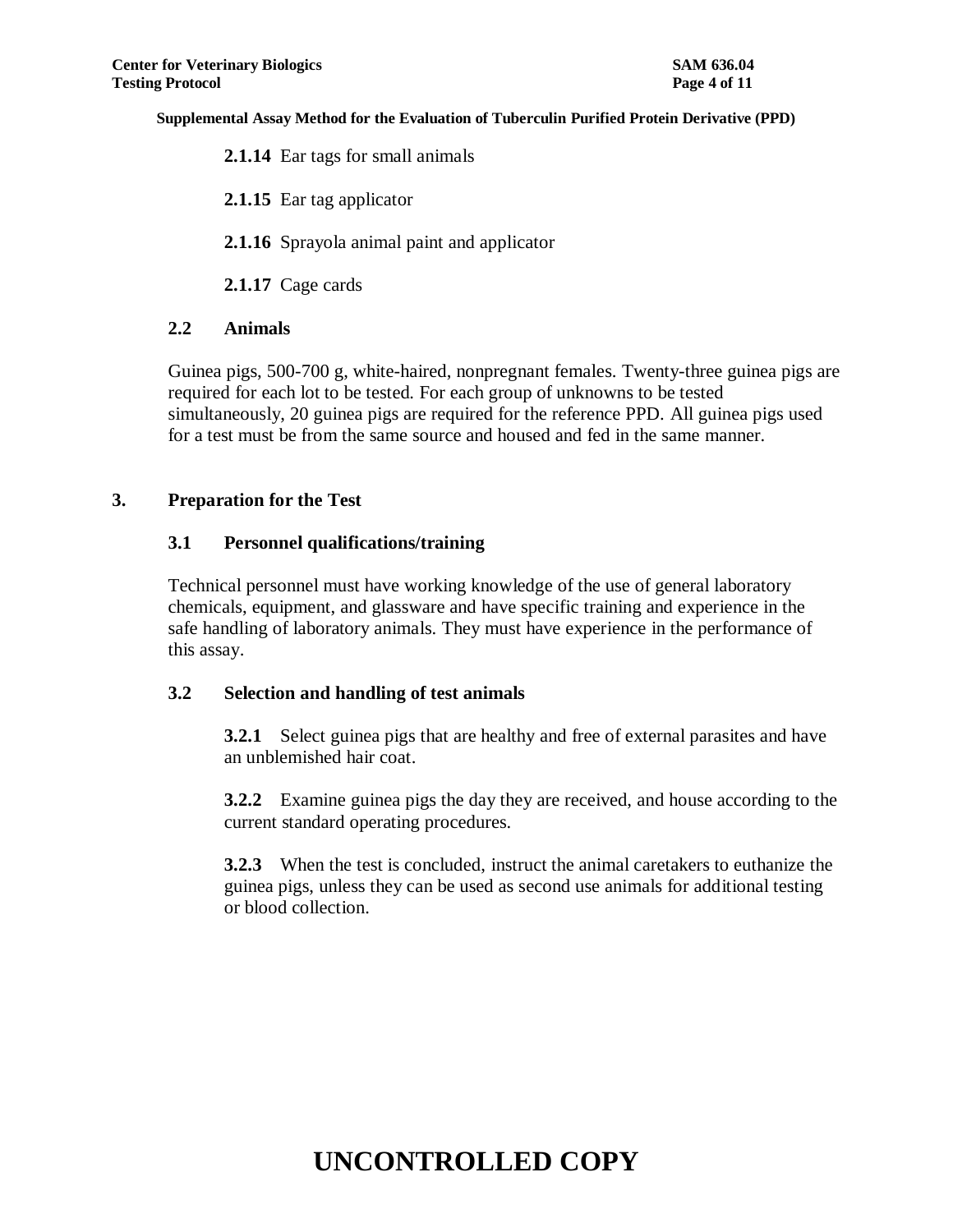### **3.3 Preparation of reagents**

Phenolized Phosphate Buffer Number 2 (PPB II) – NCAH Media #10528

| Na2HPO <sub>4</sub>             | 1.89 g   |
|---------------------------------|----------|
| KH <sub>2</sub> PO <sub>4</sub> | $0.36$ g |
| NaCl                            | 8 g      |
| Distilled water                 | $900$ mL |

Adjust pH to  $7.2 \pm 0.1$ . Autoclave at  $\geq 121^{\circ}$ C for 20 minutes. When cool, add:

5% phenol (in water) 100 mL

### **3.4 Preparation of supplies**

**3.4.1** Sterilize all glassware before use.

**3.4.2** Use only sterile supplies (syringes, needles, rubber seals, metal caps, etc.).

### **3.5 Test animal sensitization**

**3.5.1** Sensitize 20 guinea pigs per lot of PPD to be evaluated. Sensitize 10 of the animals with *M. bovis* sensitinogen, and sensitize the remaining 10 animals with *M. avium* sensitinogen. For each group of PPD lots that will be tested simultaneously, similarly sensitize 20 additional guinea pigs to be used for testing the *M. bovis* reference PPD. Wait **35 days** before performing the potency portion of the assay.

**3.5.2** Administer 0.5 mL of the respective sensitinogen intramuscularly to each guinea pig. Split the dose, administering 0.25 mL into each rear leg. Use 3-mL syringes fitted with 20-gauge x 1-inch needles. Identify the sensitized guinea pigs by cage cards or equivalent.

**3.5.3** Retain 3 guinea pigs as nonsensitized controls for each unknown lot of PPD to be tested. Unsensitized controls are not necessary for the reference PPD.

### **4. Performance of the Potency Test**

### **4.1 Preparation of guinea pigs for the potency assay**

Clip the entire abdomen of each guinea pig with animal clippers. Generously apply a depilatory cream to the clipped abdomen. Wait at least 3 minutes. Wash off the depilatory cream with warm water within 10 minutes of application and dry the abdomen with a soft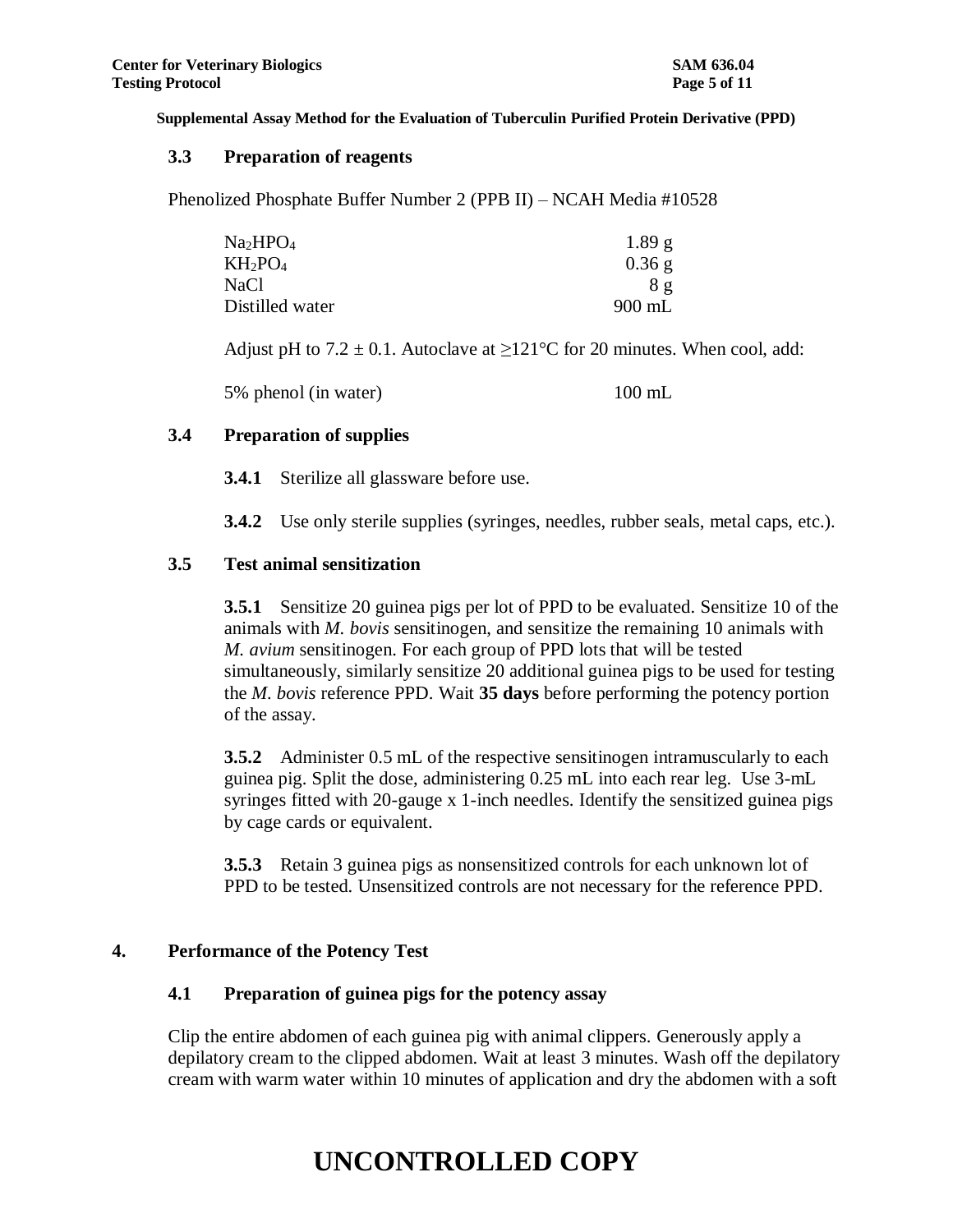towel. Allow the guinea pigs to rest for at least 4 hours before administering the tuberculin injections.

### **4.2 Preparation of tuberculin dilutions**

Preparation of assay dilutions:

**4.2.1** Determine the protein concentration for the serial using the current version of **SAM 513**. The concentration must be 1 mg/mL, so a predilution may need to be made before preparing the following dilutions. Make 4 dilutions of the test lot of PPD, using sterile PPB II as the diluent. Dilute to achieve final concentrations of 0.6, 1.2, 2.4, and 4.8 µg protein per 0.1-mL dose, respectively as indicated below. Place each dilution in a serum bottle. Cap and label the bottles.

| Final concentration $(\mu g)$ | Contents of serum vial                        |  |
|-------------------------------|-----------------------------------------------|--|
| protein per 0.1-mL dose)      |                                               |  |
| 4.8                           | 1.2 mL of 1 mg/mL aliquot $+23.8$ mL PPB II   |  |
| 2.4                           | 10 mL of 4.8 µg protein per 0.1-mL dose       |  |
|                               | dilution $+10$ mL PPB II                      |  |
| 12                            | 5 mL of 4.8 µg protein per 0.1-mL dose        |  |
|                               | dilution $+15$ mL PPB II                      |  |
| 0.6                           | 2.5 mL of 4.8 $\mu$ g protein per 0.1-mL dose |  |
|                               | Dilution $+17.5$ mL PPB II                    |  |

**4.2.2** Repeat Step 1 with each additional serial of PPD to be tested and with the *M. bovis* reference PPD. Determine the protein concentration for the *M. bovis* reference. The concentration must be 1 mg/mL, so a predilution may need to be made before preparing the 4 dilutions listed above.

### **4.3 Intradermal injection of test animals**

**4.3.1** Identify 4 injection sites on the abdomen of each guinea pig, with 2 sites on each side, equidistant from the midline (see the **Appendix**). Sites must be spaced sufficiently far apart to avoid overlapping of subsequent skin reactions. Do not mark the sites on the abdomen with ink. Randomly assign and record which dilution (0.6, 1.2, 2.4, or 4.8 µg protein per 0.1-mL dose) will be injected into each site.

**4.3.2** Inject each sensitized guinea pig at the 4 defined injection sites inserting the length of the bevel on a 3/8-inch needle. Inject individual guinea pigs with only a single lot of PPD, 1 site per dilution, as prepared in **Section 4.2.1**. Needles must be sharp to perform ideal intradermal injections and it is recommended that needles be replaced after insertion through a rubber stopper or after injecting 10 guinea pigs.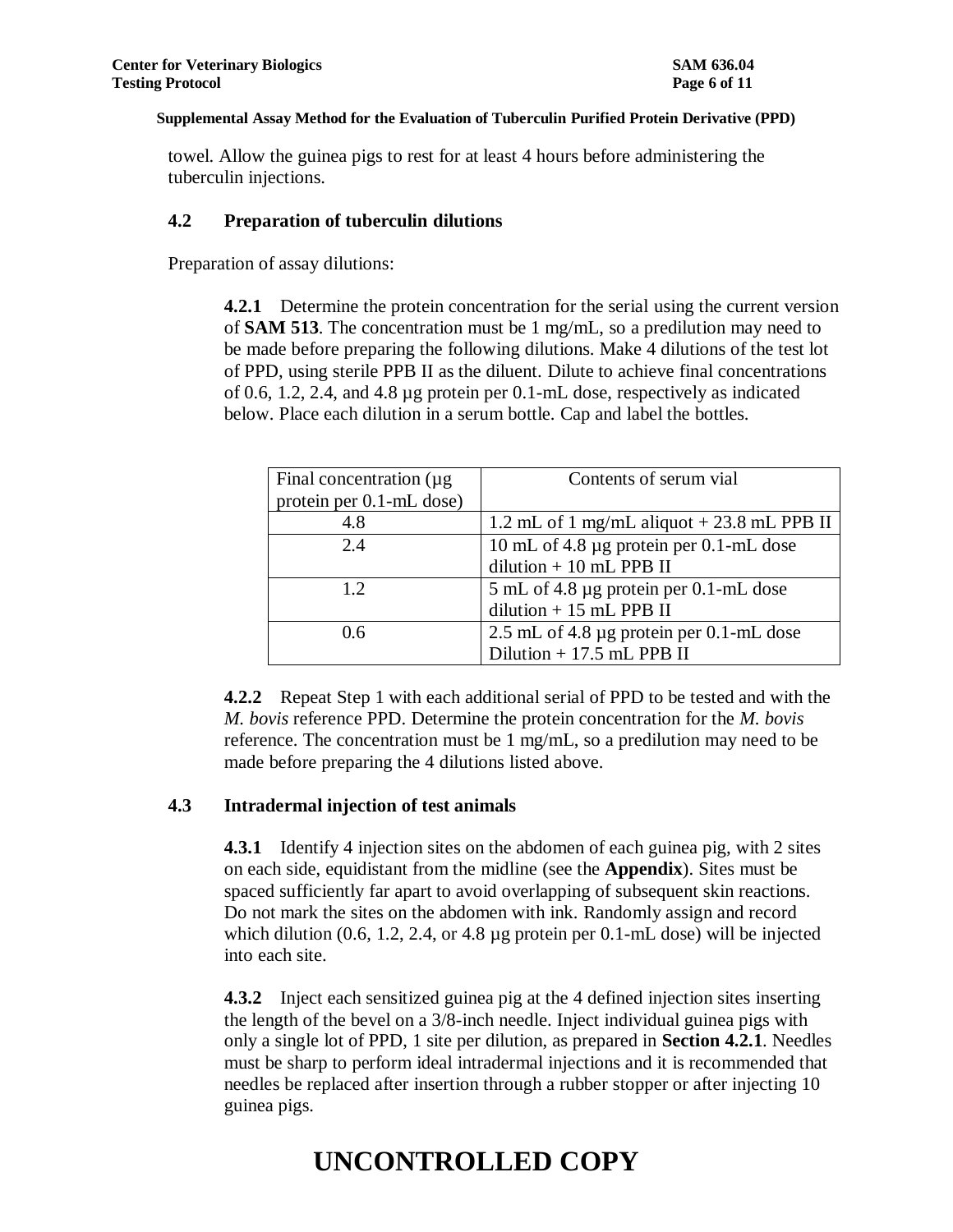**1.** Insert ear tags in each guinea pig for identification purposes. Alternatively, mark guinea pigs with Sprayola to differentiate them. Animals may be marked with different colors on the head, back, rear, or foot for identification. Administer each preparation intradermally using 1 mL tuberculin syringes fitted with 26-gauge x 3/8-inch needles.

**2.** For each serial of PPD to be tested, inject 10 guinea pigs sensitized with *M. bovis* and 10 guinea pigs sensitized with *M. avium*. Similarly inject 3 nonsensitized guinea pigs.

**3.** Inject the *M. bovis* reference PPD into each of 10 guinea pigs sensitized with *M. bovis* and 10 guinea pigs sensitized with *M. avium*.

### **5. Interpretation of the Test Results**

### **5.1 Recording of test results**

**5.1.1** Measure the test reactions in good lighting at 24 hours following injection.

**5.1.2** Measure the greater and lesser diameters of erythema and/or swelling to the closest mm at each injection site. Gently palpate the lesion to determine the margin of the swelling, which may or may not extend beyond the margin of erythema. Record the results.

**5.1.3** Calculate the area of erythema and/or swelling (in  $mm<sup>2</sup>$ ) by multiplying the greater and lesser diameter measurements.

**5.1.4** Determine the total area of erythema and/or swelling for each guinea pig by adding the areas of the 4 injection sites.

**5.1.5** Add together the totals from **Section 5.1.4** for all guinea pigs with the same sensitization and same PPD tuberculin injection. Then divide by the number of guinea pigs in that treatment group to determine the average response per guinea pig to the given PPD tuberculin for the given type of sensitization.

**5.1.6** Calculate the specificity index of each lot of PPD tuberculin by subtracting the average response obtained on *M. avium*-sensitized guinea pigs injected with that lot from the average response of *M. bovis*-sensitized guinea pigs injected with that lot. Record all calculations.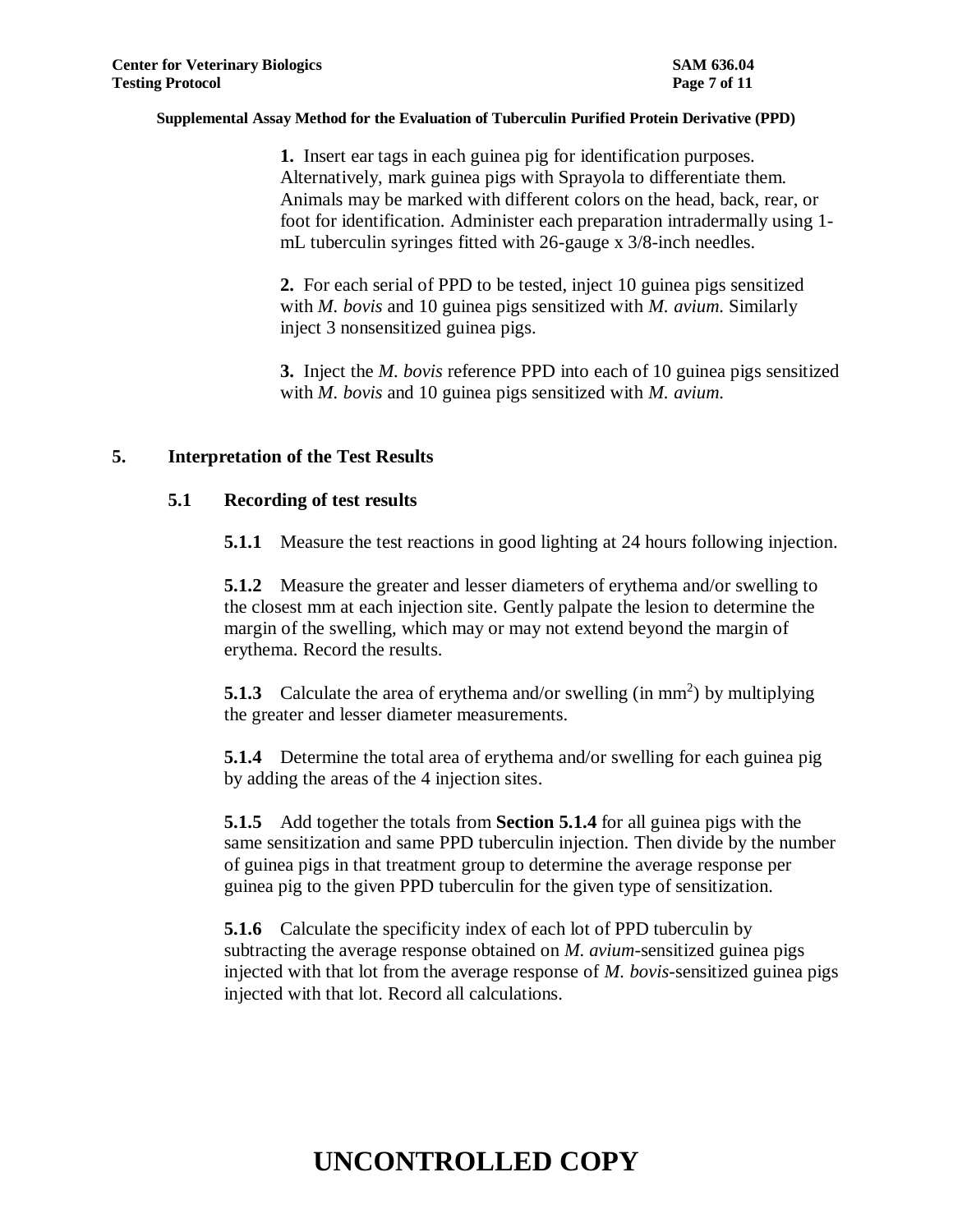### **5.2 Criteria for a valid test**

**5.2.1** The specificity index of the *M. bovis* reference PPD must be at least  $400 \text{ mm}^2$  for a valid test.

**5.2.2** The test lot of PPD tuberculin is unsatisfactory if erythema and/or swelling is noted at the injection site(s) of 1 or more of the 3 unsensitized guinea pigs injected with that lot.

**5.2.3** If the test is valid and no reactions are observed in unsensitized guinea pigs, each lot of PPD tuberculin is classified according to the following table:

| Specificity Index               | Classification |  |
|---------------------------------|----------------|--|
| 440 mm <sup>2</sup> or greater  | Satisfactory   |  |
| $360 - 440$ mm <sup>2</sup>     | Inconclusive   |  |
| Less than $360$ mm <sup>2</sup> | Unsatisfactory |  |

**5.2.4** If a lot of PPD tuberculin is inconclusive, perform a second-stage test. If a second-stage test is not performed, the lot is unsatisfactory.

**1.** Conduct the second-stage test in a manner identical to the first, except omit the unsensitized control guinea pigs.

**2.** Combine the results obtained on all guinea pigs in stages 1 and 2. Calculate the average response on the 20 guinea pigs sensitized with each antigen and calculate the specificity index.

**3.** If the cumulative specificity index is  $\geq 400$  mm<sup>2</sup>, the lot of PPD tuberculin is satisfactory; if it is  $< 400$  mm<sup>2</sup>, the lot is unsatisfactory.

### **6. Reporting of Test Results**

Report results of the test(s) as described by standard operating procedures.

### **7. References**

Title 9, *Code of Federal Regulations*, part 113.409, U.S. Government Printing Office, Washington, DC.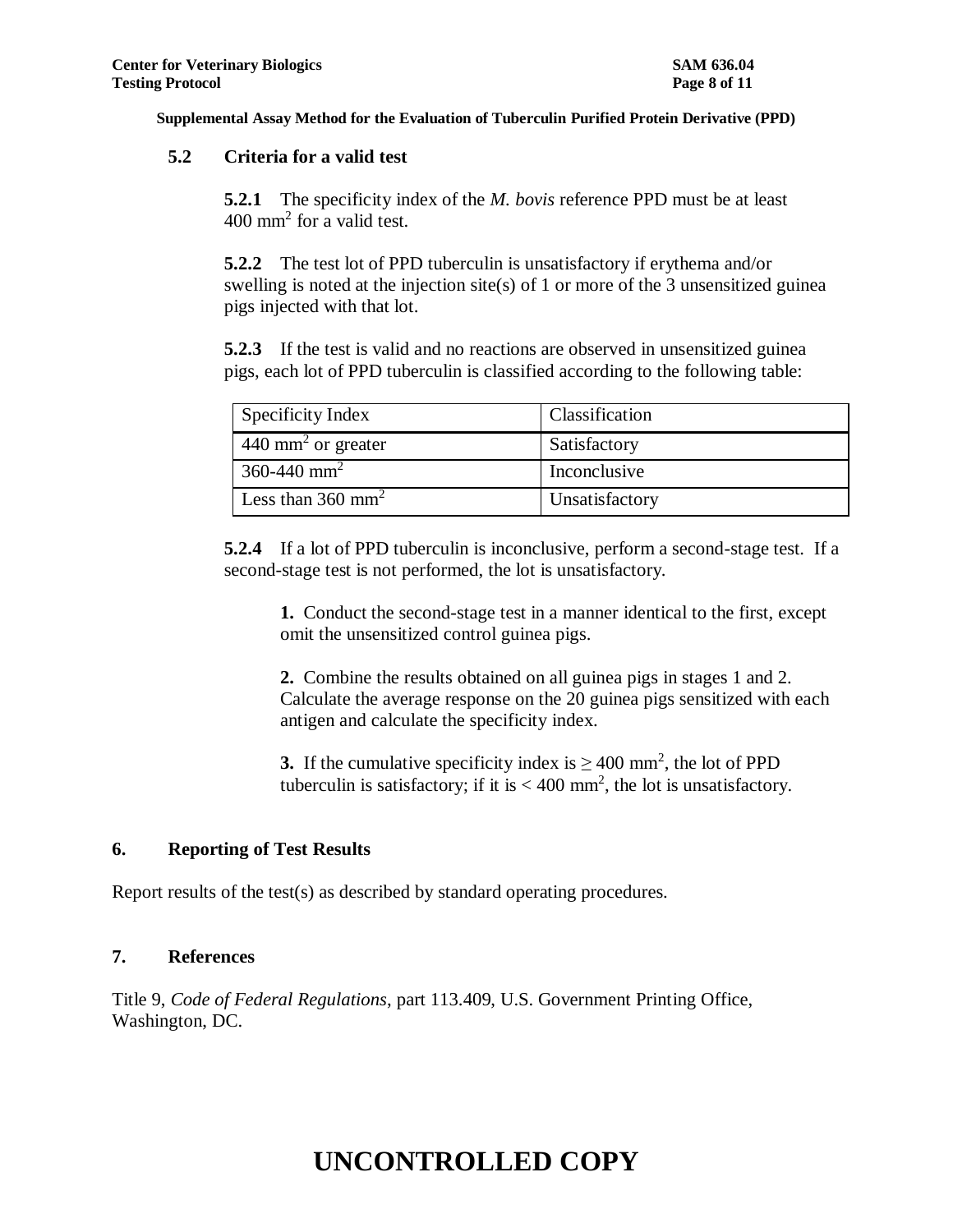### **8. Summary of Revisions**

### **Version .04**

- The Section Leader and Director information has been updated.
- Alternative guinea pig identification method added.

# **Version .03**

- The Contact information has been updated.
- **2.1.7:** Disposable syringes, 5-mL and 10-mL have been removed to reflect the syringe size used for sensitizing guinea pigs.
- **2.1.8:** Pipettes, 2- mL and 5- mL, have been added to the list of reagents/supplies to reflect the other volumes measured while preparing the tuberculin dilutions.
- **2.1.13:** Animal clippers equipped with a sharpened #50 blade have been added since it is also used for better hair removal on the guinea pigs.
- **4.3.2:** The entire needle length is no longer being used for each injection as inserting the needle just past the beveled edge is the correct depth into the dermis.
- All references to the National Veterinary Services Laboratories (NVSL) have been changed to the National Centers for Animal Health (NCAH) throughout the document.

# **Version .02**

- The Contact has been changed from Charles Egemo to Janet Wilson.
- **2.1.1/2.1.2/2.1.3:** The source of *M. bovis* Reference PPD tuberculin, *M. bovis* sensitizing agent, and *M. avium* sentizing agent has been changed to reflect the current supplier.
- **2.1.5**: Validated digital calipers have been added.
- **2.1.7:** Five-mL and 10-mL disposable syringes have been added.
- **2.1.8**: One-mL and 10-mL pipettes have been added.
- **2.1.9**: Thirty-mL glass serum bottles have been added.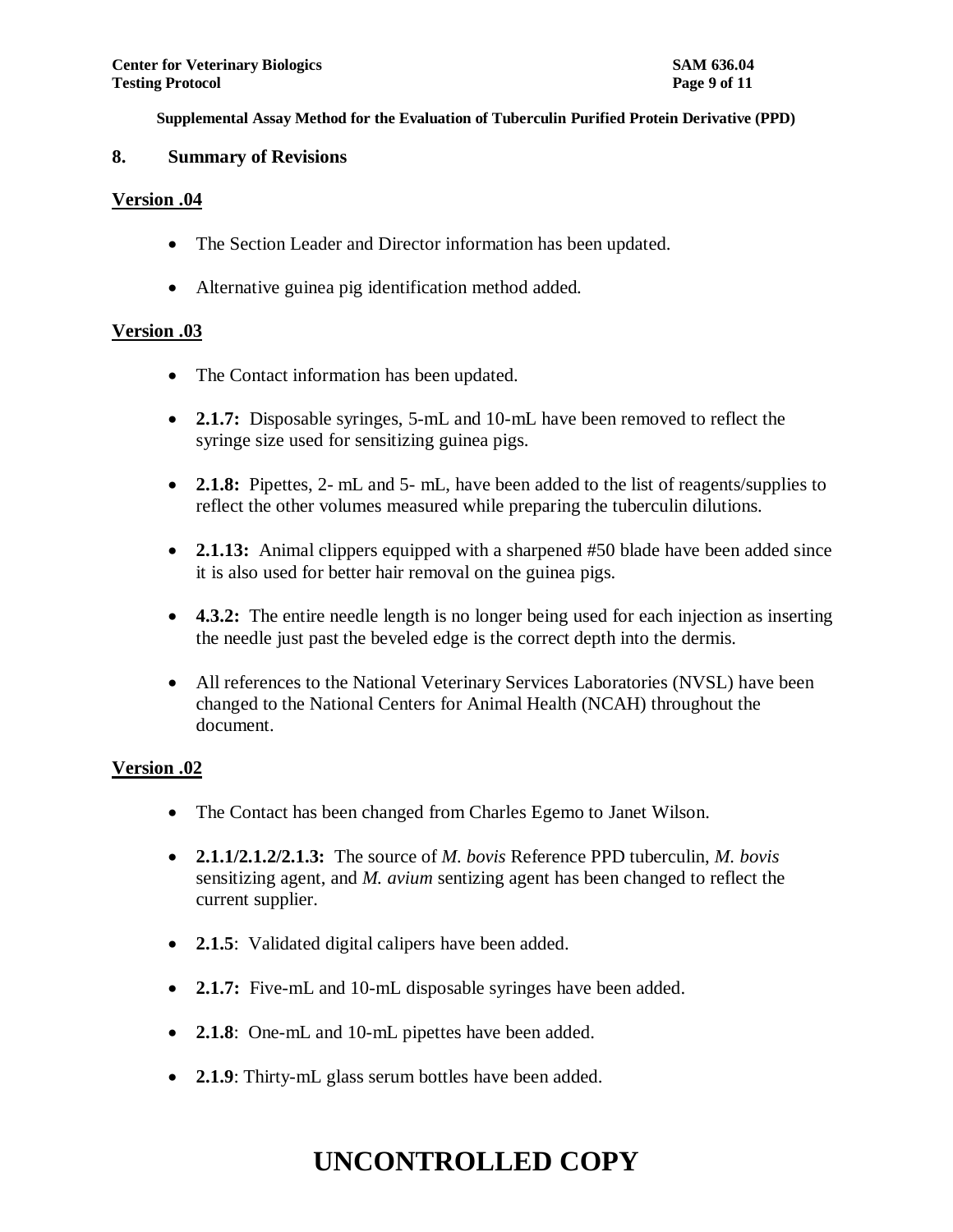- **2.1.13:** The phrase "with a sharpened" has been added.
- **2.1.14/2.1.15/2.1.16:** Ear tags for small animals, ear tag applicator, and cage cards have been added to the list of reagents/supplies.
- **3.2.2:** The phrase "Animal Users' Manual" has been replaced by "standard operating procedures".
- **3.2.3**: This section has been changed to reflect more current procedures.
- **3.3.1**: The phrases "Phenolized" and "Buffer Number 2 (PPB-2)" have been added. The NVSL Media number has been changed to #10528.
- **3.5.1**: The phrase "*M. bovis*" has been added.
- **3.5.2**: The phrase "Identify the sensitized guinea pigs by cage cards or equivalent" has been added.
- **4.1:** The phrase "wait at least 10 minutes" has been changed to "wait at least 3 minutes". The phrase "within 10 minutes of application" has been added.
- **4.2/4.3:** These sections have been updated to reflect current procedures.
- **4.3.1** Removed worksheet BBFRM0002 and added "the current" worksheet.
- **5.1.1:** The phrase "in good lighting" has been added and the section has been updated to reflect current procedures.
- **5.2.1:** The phrase "M. bovis" has been added.